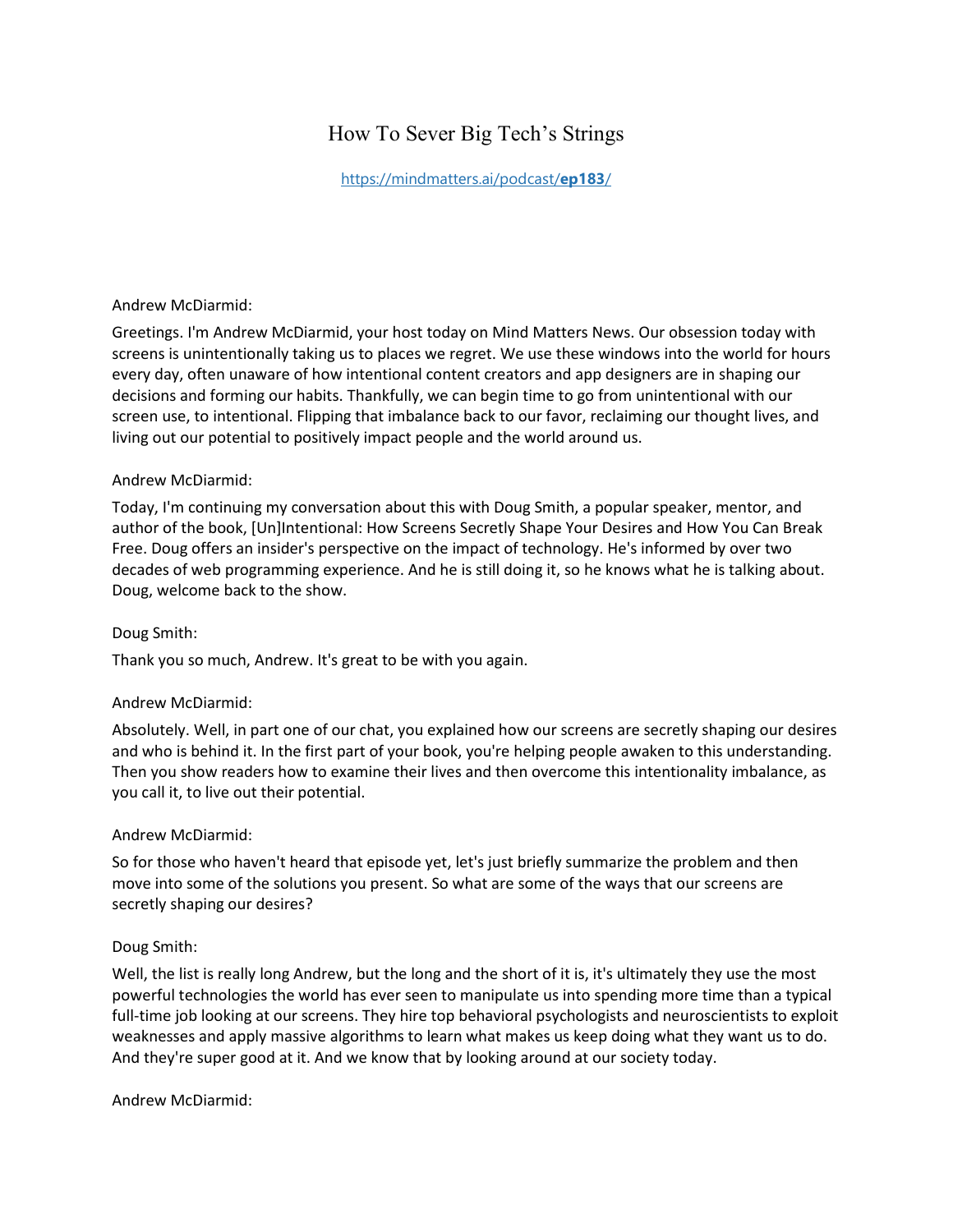And who is behind this desire shaping? Do they know what they're doing, and why are they doing it?

#### Doug Smith:

So, yeah. It's all the big tech companies we know. We can list them all, the social media, the video game companies, the streaming media platforms. All these companies have become these giant entities because they know exactly what they're doing. They're some of the most intentional companies in the world. They didn't become super successful by accident. They've built some of the biggest platforms in the world by making these things automated. They're doing it ultimately for the growth imperative of the stock market. To conquer their space, whatever that space is, and just win big financially, but also powerfully. In every way that companies want to win, they are doing it by, really total domination of the technologies that they've invented.

## Andrew McDiarmid:

Now, one thing I do like about your book is that you do actually go beyond the typical things that would make a tech company desire this information and desire this control. You talk about the stock market and how growth is just the main thing that's driving these companies. And it is, it's the bottom line of money. Power can play into it. Certainly, growth. But as you say in the book, there's ultimately an unseen, pervasive, yet often forgotten evil at work that seeks to distract, to deceive, and ultimately destroy. Can you speak about that just a little bit?

## Doug Smith:

Absolutely. Yeah. I'm a Christian and I wrote my book from that Christian perspective because the solutions that I offer are all based on my own ... what has really helped me. And what's helped those that I've helped and people I've mentored and the places that I've spoken. It's really been this idea of that this biblical worldview has really informed how to respond to our screen saturated world. And one of those aspects really is a recognition that there are unseen spiritual forces, which is not a real comfortable subject to most Western people. We've made our world more materialistic. We don't really think about spiritual forces or anything like that, but that isn't the way most of the world has been or, or was. And certainly if you read the Bible, you can see that Jesus really did believe in evil spiritual forces.

## Doug Smith:

There's one verse in particular that drives it home for me in the Book of Ephesians, Chapter Two. It talks about, "The prince of the power of the air, the spirit that works in children of disobedience." And given that we're being manipulated by things that happen over the air, so to speak ... thinking of wifi and data and all the rest. I wonder if some of those spiritual forces understand the irony of today's moment.

## Andrew McDiarmid:

Yeah. the battle is not against flesh and blood, as the Bible does say. And it's really key to look at this from that perspective, whether you're a Christian or not a Christian, just understanding the reasons people are doing things. We're not calling big tech evil and just leaving it at that. These are human beings that are making decisions, trying to get a paycheck, but there's more to it than that. And if we can unpack some of that, then I think we get a richer look at what's happening and a more powerful way to rise above it. So I'm really glad that your book addresses that.

Andrew McDiarmid: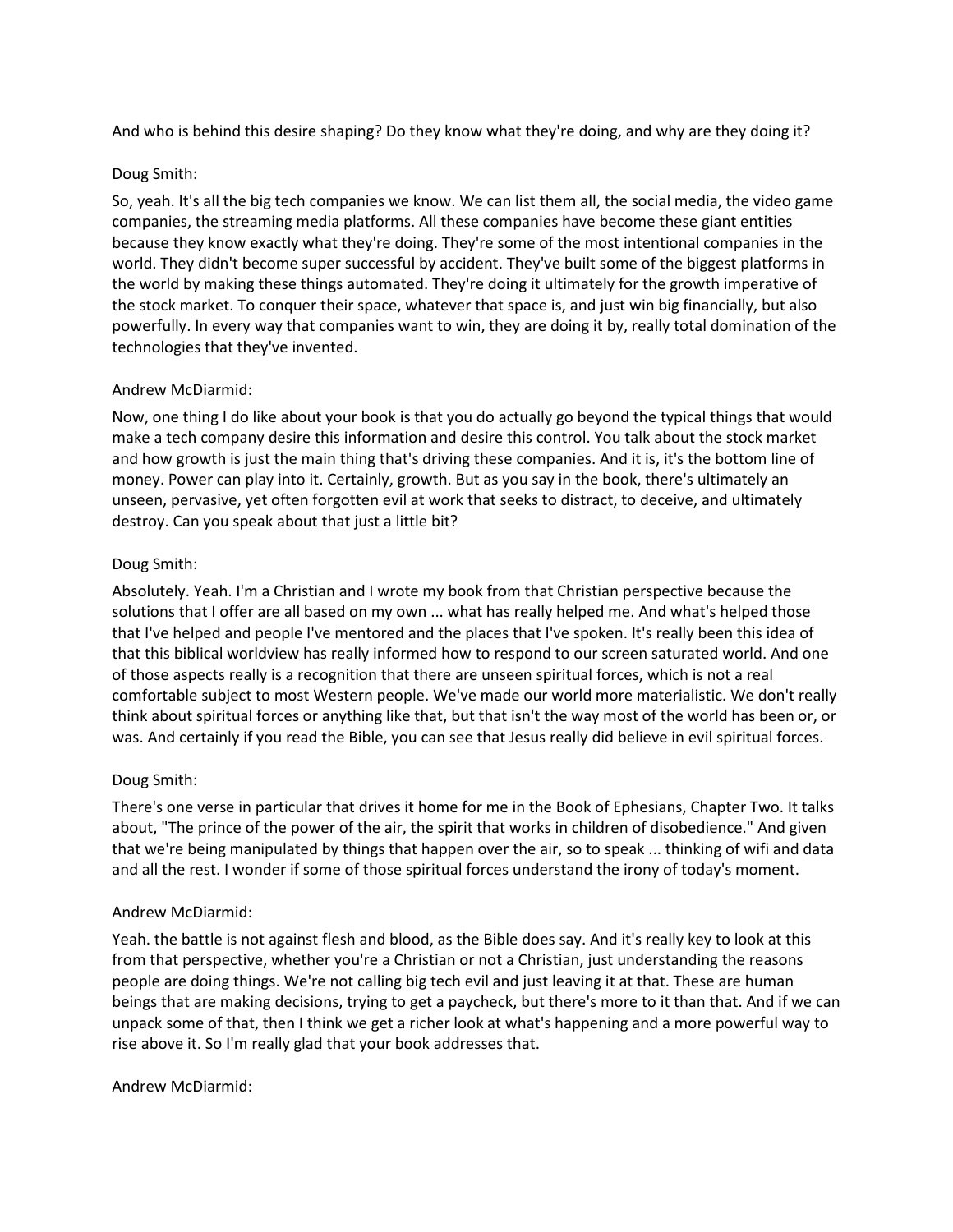Now, you and I have quite a lot in common. We certainly have a shared interest in helping people live authentically, as I like to put it, with the technology in their lives. Once we awaken to the problems that are facing us with screens, you say the next step is to evaluate your life. You relay some positive postures of evaluation that would help us with this. Can you tell us a little bit about that?

## Doug Smith:

Absolutely. Yeah. Thank you. Most of the book, the vast majority of the book is what I've been told is really a grace filled introduction to live the life you're called to live. It's not all about look at how bad everything is. Look at how bad you're being with your screens. It's not this shaming. It's way more about, there's so much hope. You can do this. It is quite counter-cultural and not super popular, but it is doable. But We have to approach it as we evaluate our lives and look at, am I really one of those people that spends eight hours a day on average, consuming digital media? And we don't really want to ask those questions about ourselves.

# Doug Smith:

But this particular thing about the postures of evaluation, I really feel like was something ... I was inspired by God. It was better than what I could have come up with on my own. Because it's six ideas that when you think about yourself and, do I really need to make a change, is this me? I often ask people, did you think you'd be farther along in your life than you are right now? You thought, man, by the time I was 30 or 40 or 50, I thought I'd be here or there. Or have this much money or have these relationships, and you don't. And you ask, why? Well, our screens may be part of that. And so I encourage people to approach those question with grace, for yourself. With understanding. You didn't know. It's the companies that are intentional, not us. With patience for yourself. We don't have to solve everything today. We have to give it time. It's a big ship to turn.

## Doug Smith:

One of the things that's really important is to have objectivity. Which is the idea that you look at your life, almost like a scientist. Like what's that guy doing, and is it working for him? That idea that you look at it more objectively, not with shame, not with guilt, but just like, hey, man, I do spend a lot of time on this platform or on this streaming video. Maybe I ... is that working for him? That's an objectivity question. And we look at it with openness. A willingness to see things we may not want to see, but being okay with learning. Just as with curiosity.

## Doug Smith:

We look at it with optimism. The idea that, you know what? This isn't bad. It's good to learn this now because I can then become the person I was made to be. And then the one last thing I talk about is the idea of restraint. Which means, we might list 10 things that we're like, man, I really am doing too much. But we want to restrain from the idea of trying to change it because ... or change it all today. Like, okay, I'm going cold turkey on everything today. If you do that, unfortunately you'll probably fail, because there's a lot more at play. Habits and addictions and things that have formed. And so rather than trying to change everything today, all we're trying to do is evaluate and learn, like a scientist would. Then we can take actions over time, as I lead people through in the rest of the book.

## Andrew McDiarmid:

Right. And I've been seeing a lot of signage and messages about self-care recently, for obvious reasons. But I think it's a really modern thing to say, oh, well, let's take care of ourselves. And I think this fits right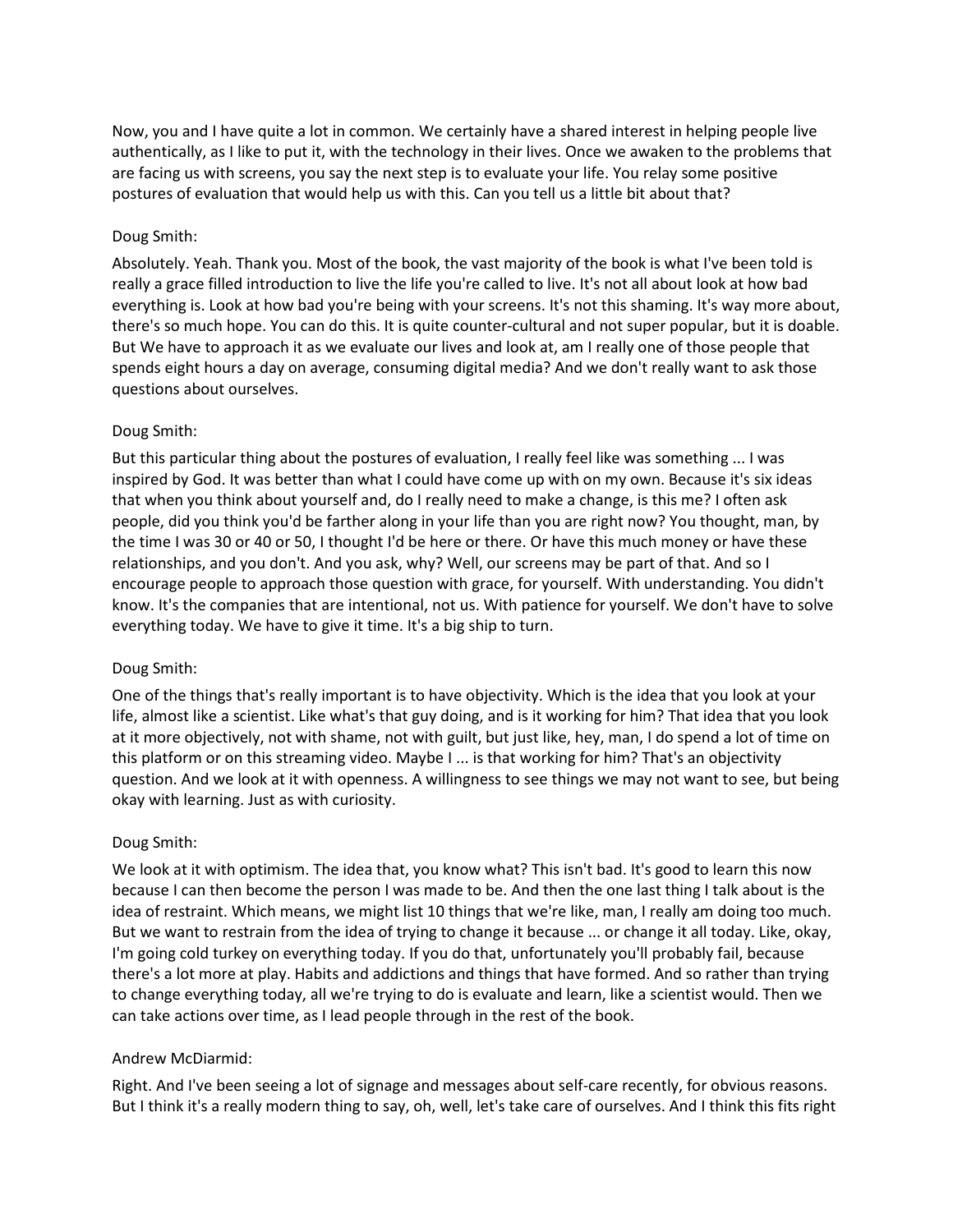in with that. And also, we see that tech companies themselves are giving us the tools to check on this. If you know that your smartphone maker is giving you a screentime app, well, that pretty much assures you that it is something worth paying attention to. This isn't just all in your head. So yeah, those are great methods to help evaluate ourselves.

# Andrew McDiarmid:

Well, you bring out a really important point in the book about halfway through. Which is that our desires aren't the most important part of who we are, and they don't form our identity. This I think is so key. And it's so great that you've brought this out, because realizing that you are not your desires, can give you the power to change the desires that you see as harmful. Can you speak to that a little bit?

# Doug Smith:

Yeah. Thank you for bringing that out, Andrew. Like you say, it's so important. It points back to something I mentioned earlier in the book, which is what I call the double bind that the industry puts us in. We hear these messages, two messages that play against each other. The idea that we should do whatever we feel like doing. Just do it, right? Whatever you feel is what you should do. Be your authentic self, which always means whatever you're feeling right at the moment. But then on the other side, they shape what we feel like doing. They make us feel like doing what they want us to do. So there's this double bind. Hey, do whatever you feel like, but do what we want you to feel like.

## Doug Smith:

So that's a real bind, but the key out of it is to realize that what we want isn't who we are. Our identity is way more built upon eternal things. We're people made by God for a purpose. So we shape our thinking around that concept that our desires can change. We all know that our feelings change from day to day, but it turns out that our feelings can change on purpose. Not only by the intentionality of big tech companies, but by our own intentionality. We can actually renew our minds to a place where we end up desiring things that are better for us instead of the things that are leading us off track.

## Andrew McDiarmid:

Yeah. So good. Well, what is the relationship between vision and purpose? You come to a point in your book where you ask people if they're ready to take on a vision. What is the relationship there?

## Doug Smith:

Yeah, that's a great question. We talk a lot in the early part of the book about what you shouldn't do, or maybe what's happening to us that's negative. But we don't really make changes based on negative things. We make changes ... or at least better changes. Based on positive motivations. We want carrots not sticks, right? So what I encourage people to do is cast a vision. And I call a vision this idea of a hopeful anticipation of participating in a certain positive future. It's this broad idea of, wow, there's something great out there, and I could participate in that. In fact, I was made for that. And so you cast this vision.

## Doug Smith:

The purpose then is your specific role in the process of fulfilling that vision. So it's the nuts and bolts on the ground. In order to get to that vision, the thing that I would love to be able to do, that God given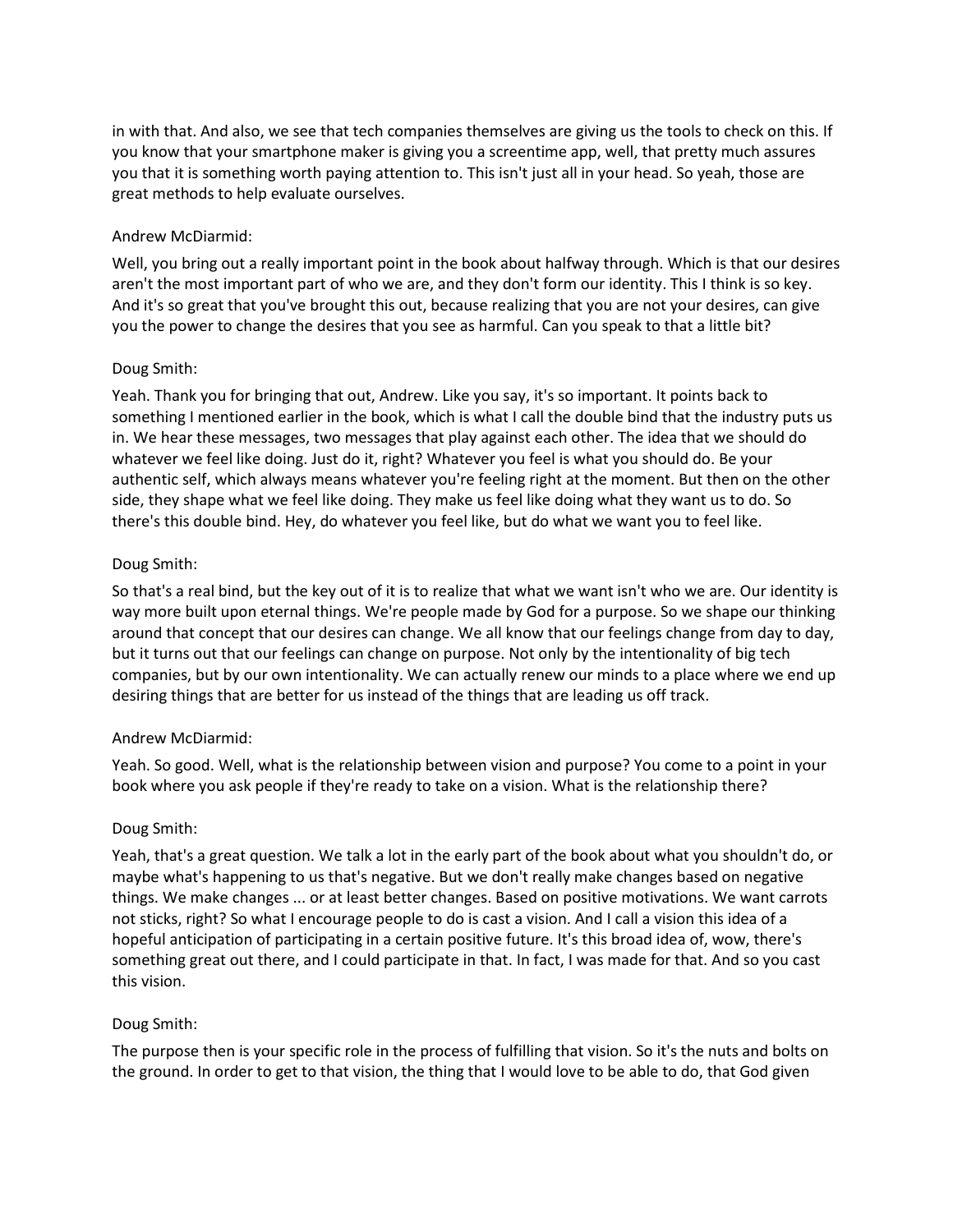purpose, the thing I was made for, well, I'm going to have to take some steps. And so that's the purpose. And that's where the rubber meets the road.

## Andrew McDiarmid:

Right. Well, how can we develop a life of valuable output instead of self-focused input? I've thought a lot about this in the past, and there's different words for it. How can we be a producer rather than a consumer? How can we give, rather than just use? What are your thoughts on that?

# Doug Smith:

Yeah, it's such an important distinction. Because the vast majority of the reasons that people are spending so much time on screens is we're spending it as consumers, not as producers. But we are here for a purpose. And that purpose is to do what only we can do to make the world a better place. And that's really the goal of my book. It's the reason I wrote it. Not just to call out what was happening to us and make us aware of it, but to really change things. Because it's just heartbreaking to think about, what if the person who is supposed to cure cancer is on Fortnight too much to realize their gift? Or the next C.S. Lewis is too concerned with her Instagram profile to study, right?

# Doug Smith:

That's the kind of input ... that kind of input that's hurting us is really robbing us of what could be such a huge potential. So we have to flip that around. And so catching that vision and reorienting our lives around our purpose helps us to understand that we're here to make a difference. To do something outward instead of focusing on what the industry wants us to desire. And our world desperately needs us to find that.

# Andrew McDiarmid:

Yeah. Yeah. Well, without going into too much ... because I want people to go get a copy of your book. Can you help us with the five practices you come up with for living life intentionally? Can you preview those? I know you came up with five different practices that will help with that.

## Doug Smith:

Absolutely. Right. Yeah. There's a lot of details. The book has 179 footnotes. So there's a lot of research and details into this that I know can be really helpful. But yeah, really quickly, the five ... I call them five biblical practices. They're really classic spiritual disciplines, but they're applied to our tech focused world. And the number one thing ... and these are all things that worked. These are all proven ideas that have worked for me and for people that I've coached and mentored over the years. But the foundation of it all is this idea of surrendering to Christ. Again, as a Christian, I'm surrendering to Christ, who is ... in the scriptures and the New Testament, he is the savior and he is Lord. And as the king, we live surrendered, like we would in allegiance to a good king.

## Doug Smith:

And so in that posture of surrender, we then go to the second step, which is to find and remove the things that are entangling us. And we really trust God to help us see that. And again, it's with the postures of evaluation in mind, it's not with changing everything at once. It's this idea of surrender. Lord, what do I need to change next? And then listening, and then doing those things. In fact, these five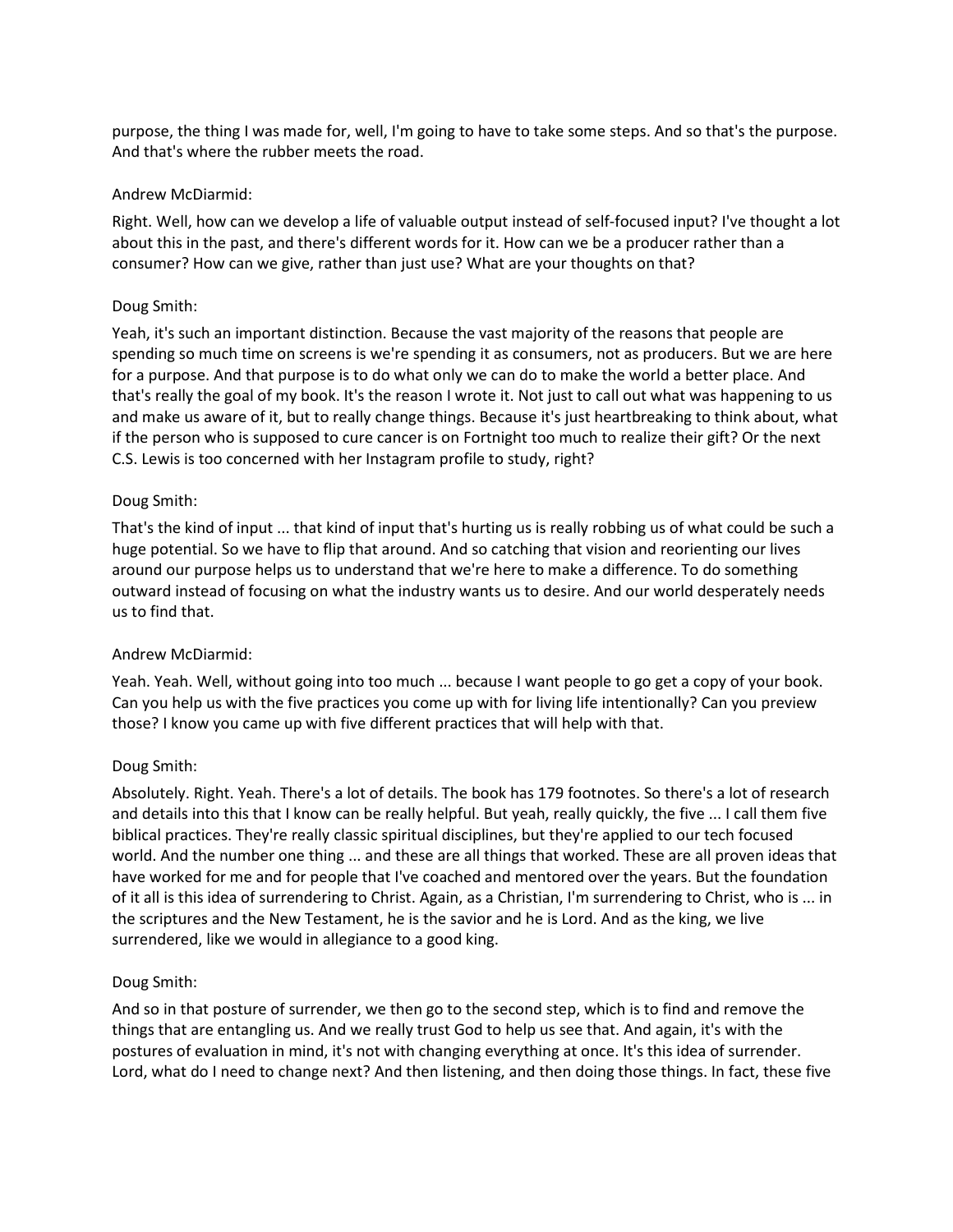practices are really iterative. They're not one and done, they're a lifestyle. And we go through them almost every day.

## Doug Smith:

The next one is huge, the idea of renewing our mind. The classic Romans 12:2, which is, "Don't be conformed to this world, but be transformed by the renewing of our mind." Which again, the industry knows renewing our mind works so well. What the Bible knew 2000 years ago, right? They're just replaying it. So renewing our mind is really where it's at. And just changing our thoughts and learning new ideas. And especially, I encourage people into learning the scriptures, and you really are surprised. It's so surprising as we learn the scriptures, how relevant they are to today's world.

#### Doug Smith:

The next thing is to replace harmful habits with helpful ones. We don't stop habits that are hurting us by just stopping them, because it leaves a vacuum, it leaves a void. We have to replace them with things that are good instead. And so I walk people through that process, again, with research and other helpful books. And then the last thing, which is really important, is to use all this freedom that we built up in the first four steps to pursue your calling. Which again, we talked about earlier. Pursuing your God-given purpose is what motivates you to keep going and keep doing and keep fighting against what's ultimately an uphill battle.

#### Doug Smith:

We're against the wind in this world. Against all the new stuff that's being invented, VR and the metaverse and all these things that are coming out, right? All these things are going to take us off track. If we're pursuing our calling though, then we don't have time for that because we're all in on our positive reason for being here. And we don't then get off track, because we are putting these five practices into our lives day-by-day.

#### Andrew McDiarmid:

Yeah. It's like, once you have a positive vision, you yourself will decide, no, there's just no room for that in this vision. It's not going to help me fulfill my purpose. I have to leave it out.

Doug Smith:

Exactly.

## Andrew McDiarmid:

When you get to that point, you're in good shape. And I was just thinking of the slogan, fear of missing out, FOMO. We know what that means from a tech standpoint, but it can also mean something totally different. And that is fear of missing out on a positive vision and a purpose that you could have if you were intentional about it. So that's a different way to look at it, but it's a good FOMO.

Doug Smith:

Yes.

Andrew McDiarmid: A healthy FOMO, if you will.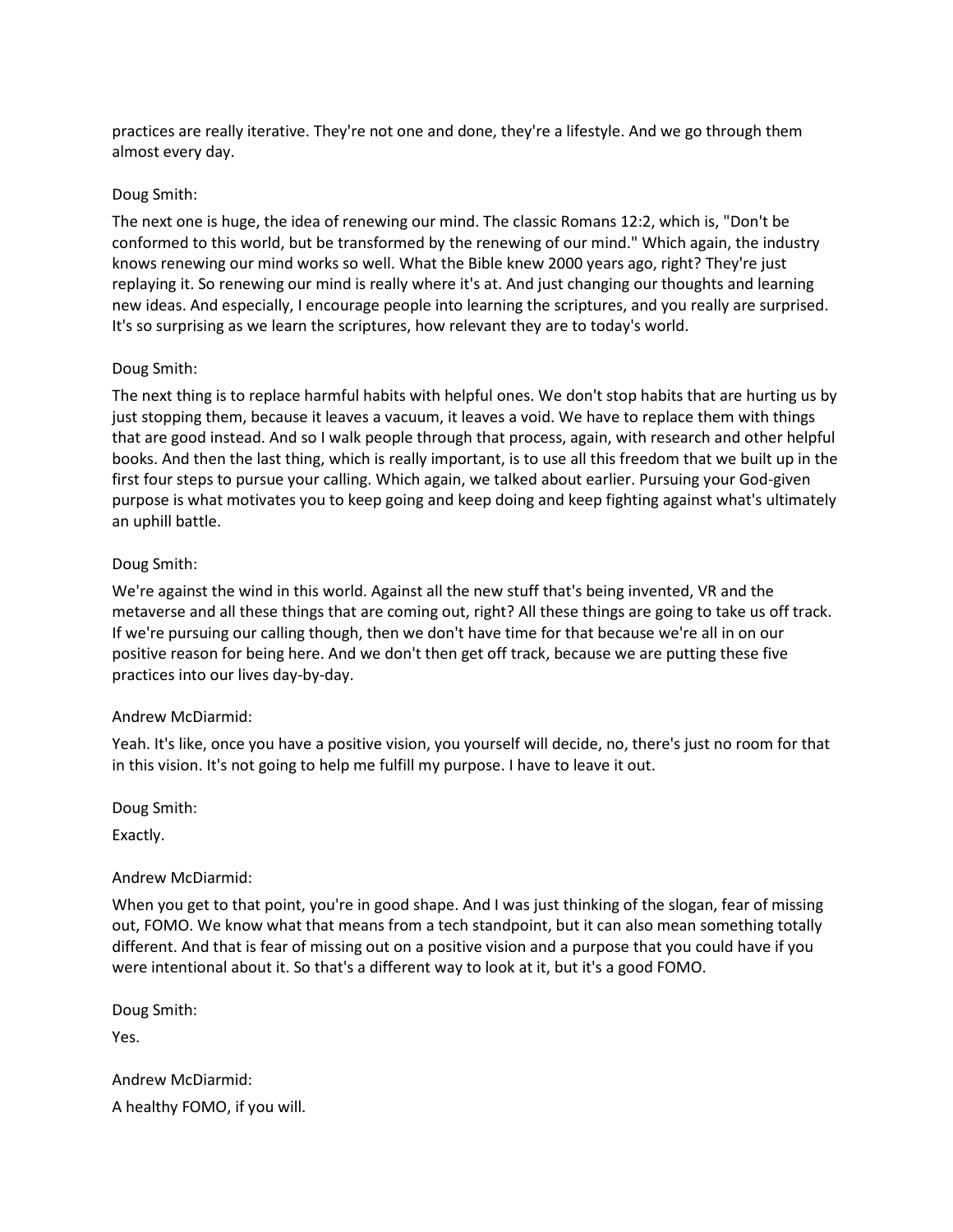Doug Smith: Very good.

## Andrew McDiarmid:

Well, towards the end of your book, you relay the touching story of a young boy and his mom who you noticed in the library one day when you were working on your book. They sit down at a table, the mom gives the son a notebook, a pencil, an eraser, and a workbook. And then she sits next to him, reading a book. And you noticed that there was no phones, no screens, no kid whining for video games. And then you saw the boy's eyes wander from the workbook to the beautiful landscape outside. And something filled him with wonder, to the point where he got his mother's attention and pointed it out to her. What did this little scene remind you of?

## Doug Smith:

Oh, yeah. I'm so glad you brought that out, Andrew. Because it really did bring me to tears when I saw that, because it was such a stark difference to what we normally see. We see ... there's car seats with tablets built in. With a place to put your tablet in for your infant. There's just this push, and the classic thing is to see kids everywhere on their screens. So that was so different. And I saw this boy ... this library is a beautiful library in a really nice part of Nashville. And there was this forest and trees. And his mouth was wide open, and something in there just caused him to think, this is wonderful. It really put him in a state of wonder. Mom, look at this. And what it caused me to realize, is how much we miss when we don't make time to build in that wonder and to be able to experience it. Because we miss it.

# Doug Smith:

So this idea that creativity comes from boredom, it comes from space. It comes from quiet. I mean, even the classic spiritual disciplines include things like solitude and silence. Even the idea of Sabbath is really vital. It's like our intelligent designer knew what was best, right? It's this idea that those times of quiet, those times of real reflection, or even ... we don't know what's going to happen. But something wonderful might. And we don't want to get to the end of our lives and think, wow. I really, I wasted it all. Missing these opportunities of this world around me or the things that I could have seen.

# Doug Smith:

How much potential we have to improve our lives and our relationships and the things ... the ways that only we can make our world better. Only by making our lives ... or becoming more intentional with our lives than anyone else.

## Andrew McDiarmid:

It makes you think, what would we miss if we didn't give ourselves the gift of device-free time? Or the chance to doodle or daydream or brainstorm and reflect> and what would the world miss? Not just us, but what would the world miss if we miss those things?

Doug Smith:

So true.